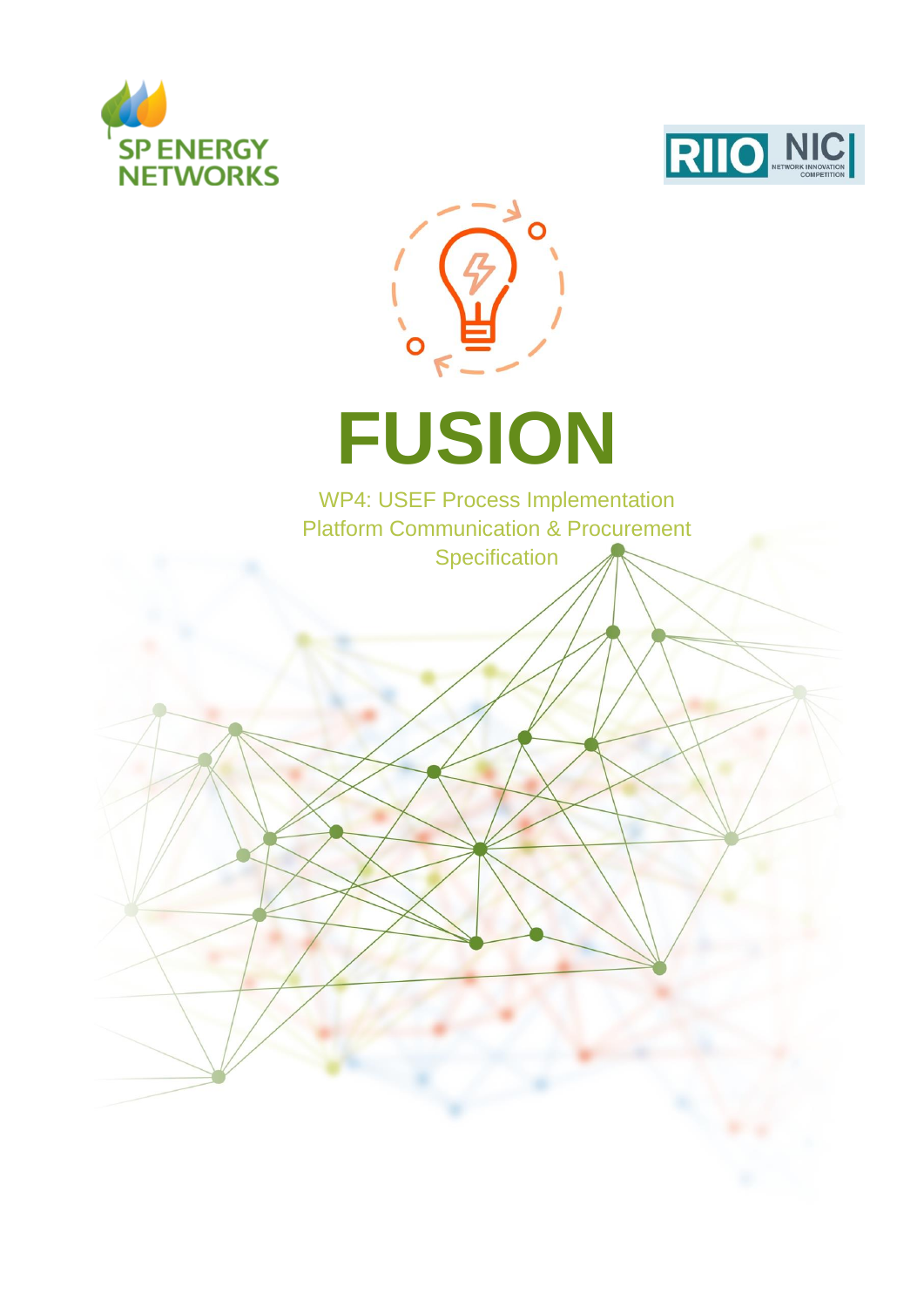

| <b>About Report</b>  |   |                                                         |  |  |  |  |
|----------------------|---|---------------------------------------------------------|--|--|--|--|
| <b>Report Title</b>  | ÷ | WP4: Platform Communication & Procurement Specification |  |  |  |  |
| <b>Report Status</b> | ÷ | Draft                                                   |  |  |  |  |
| Date                 | ÷ | 12/05/2020                                              |  |  |  |  |

| <b>Report Progress</b> |   |                                                |            |  |  |  |  |
|------------------------|---|------------------------------------------------|------------|--|--|--|--|
| Created by             | ÷ | Mark Goudie / Hans de Heer (DNV GL) 12/05/2020 |            |  |  |  |  |
| Reviewed by            | ÷ | Michael Green                                  | 29/05/2020 |  |  |  |  |
| Approved by            | ÷ | James Yu                                       | 29/05/2020 |  |  |  |  |

|             | <b>Report History</b> |                             |
|-------------|-----------------------|-----------------------------|
| <b>Date</b> | <b>Issue</b>          | <b>Status</b>               |
| 30/03/2020  | 01                    | <b>Specification Draft</b>  |
| 23/04/2020  | 02                    | <b>Specification Review</b> |
| 29/05/2020  | 03                    | Approved Version            |
|             |                       |                             |

## <span id="page-1-0"></span>**Important Notice & Disclaimer**

- 1. This document must be read in its entirety. This document may contain detailed technical data which is intended for use only by persons possessing requisite expertise in its subject matter.
- 2. This document has been produced from information relating to dates and periods referred to in this document. This document does not imply that any information is not subject to change.
- 3. This document forms part of the deliverables set out in the Project FUSION Directions.
- 4. This document can be cross-referenced with our publications USEF Due Diligence Report, USEF Consultation Report, FUSION USEF Implementation Plan and the FUSION Communications Protocol on the FUSION Webpage.



Level of confidentiality: **PUBLIC** Take care of the environment.

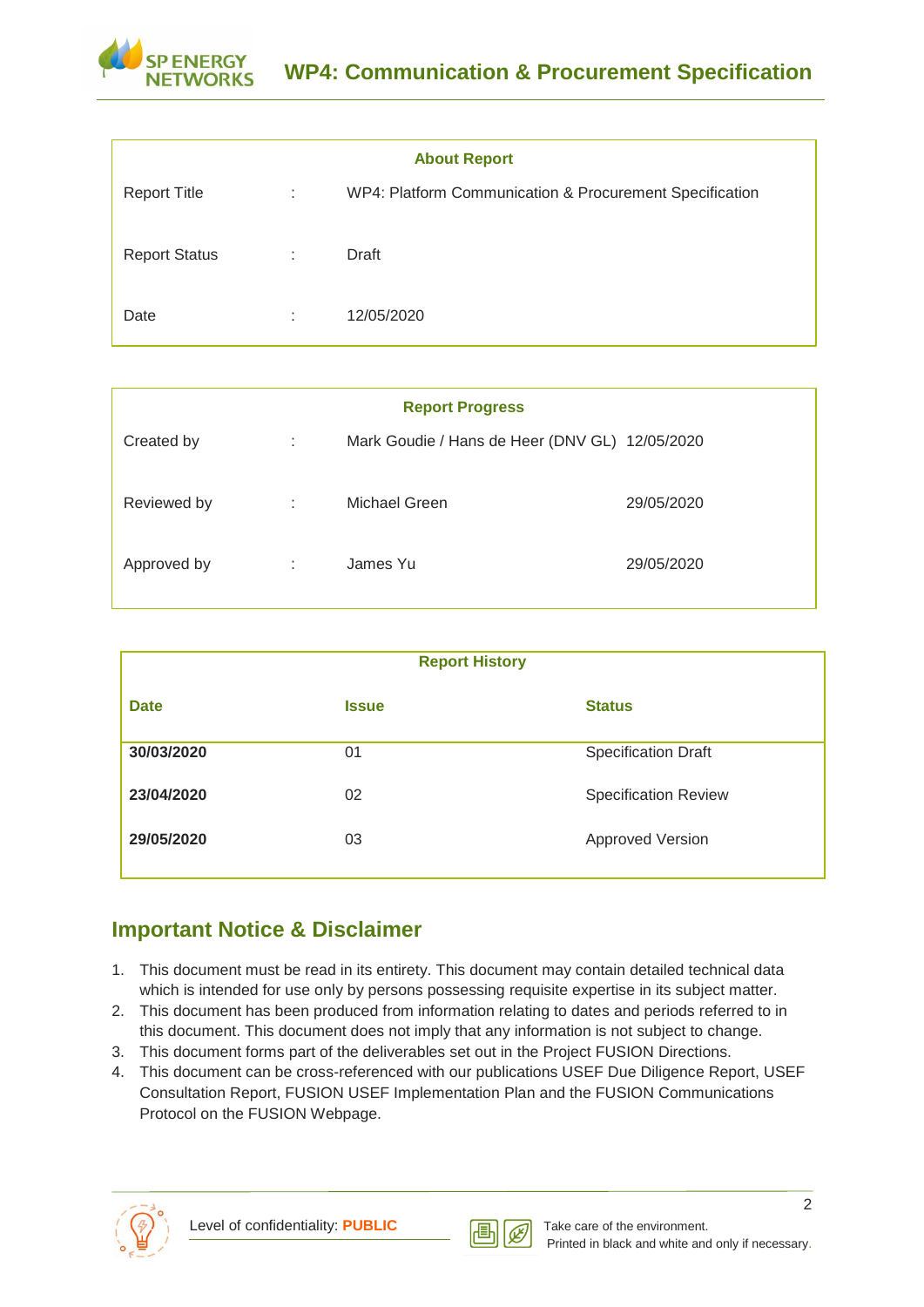

## **Contents**

| FUSION Functional Requirements - Platform Communication & Procurement Specification 7 |
|---------------------------------------------------------------------------------------|
|                                                                                       |
|                                                                                       |
|                                                                                       |
|                                                                                       |
|                                                                                       |
|                                                                                       |
|                                                                                       |
|                                                                                       |
|                                                                                       |



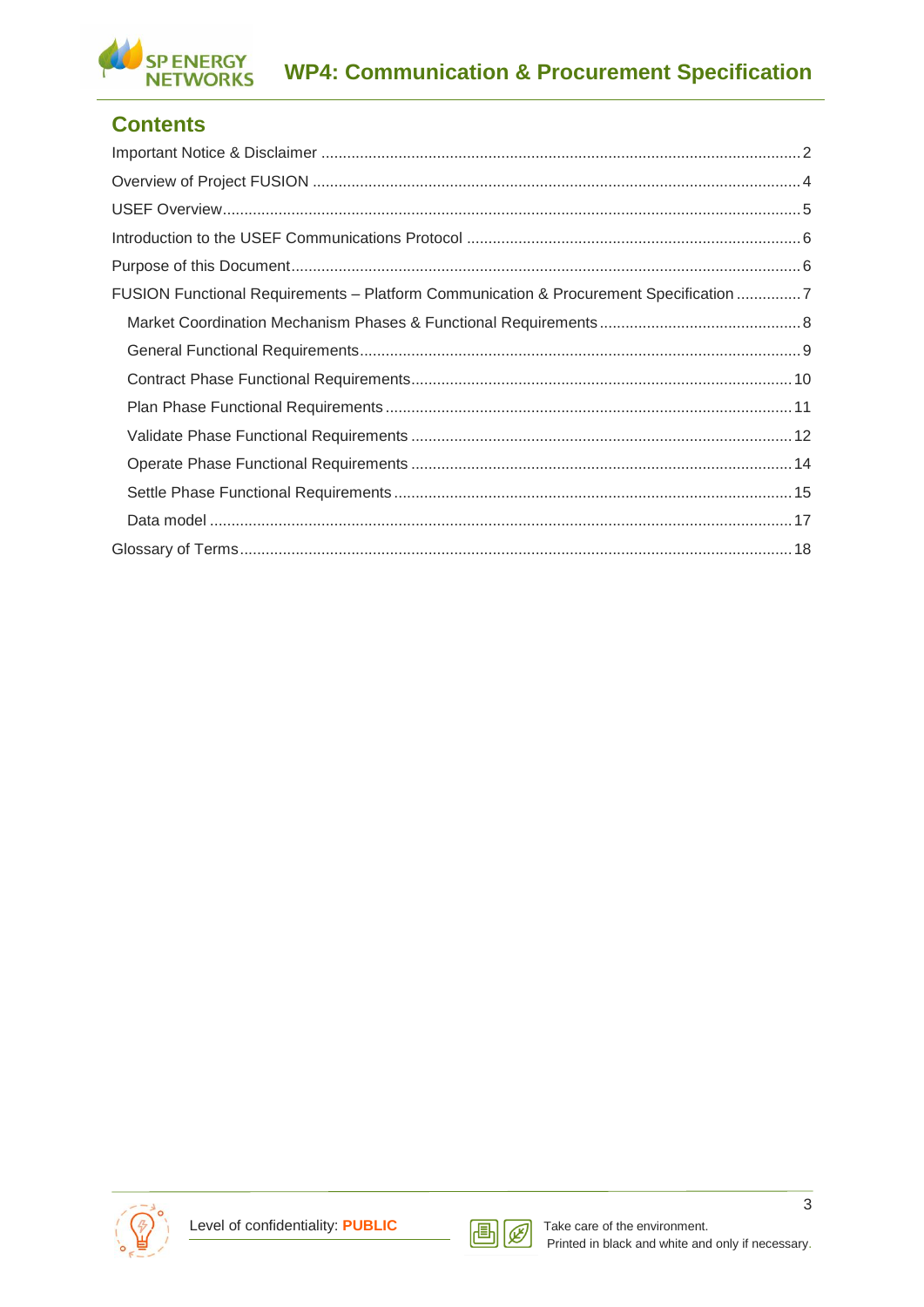## <span id="page-3-0"></span>**Overview of Project FUSION**

**ENERGY** 

Project FUSION is funded under Ofgem's 2017 Network Innovation Competition (NIC), to be delivered by SP Energy Networks in partnership with seven project partners: DNV GL, Origami Energy, PassivSystems, Imperial College London (academic partner), SAC Consulting, The University of St. Andrews, and Fife Council.

Project FUSION represents a key element of SP Energy Network's transition to becoming a Distribution System Operator (DSO), taking a step towards a **clean, smart and efficient energy system**. As the electricity system changes from a centralised to decentralised model, it enables a smarter and more flexible network to function. Project FUSION is trialling the use of commoditised local demand-side flexibility through a structured and competitive market, based on a **universal, standardised marketbased framework; the Universal Smart Energy Framework (USEF)**. USEF provides a standardised framework that defines products, market roles, processes and agreements, as well as specifying data exchange, interfaces and control features. The purpose of USEF is to accelerate the transition to a smart, flexible energy system to maximise benefits for current and future customers. Subsequent sections provide a brief overview of USEF.

<span id="page-3-1"></span>Project FUSION will also inform wider policy development around flexibility markets and the DNO-DSO transition through the development and testing of standardised industry specifications, processes, and requirements for transparent information exchange between market participants accessing marketbased flexibility services. Ultimately, Project FUSION will contribute to Distribution Network Operators and all market actors unlocking the potential and value of local network flexibility in a competitive and transparent manner. In doing so, Project FUSION aims to contribute to addressing the energy trilemma by making the energy system more secure, more affordable and more sustainable.



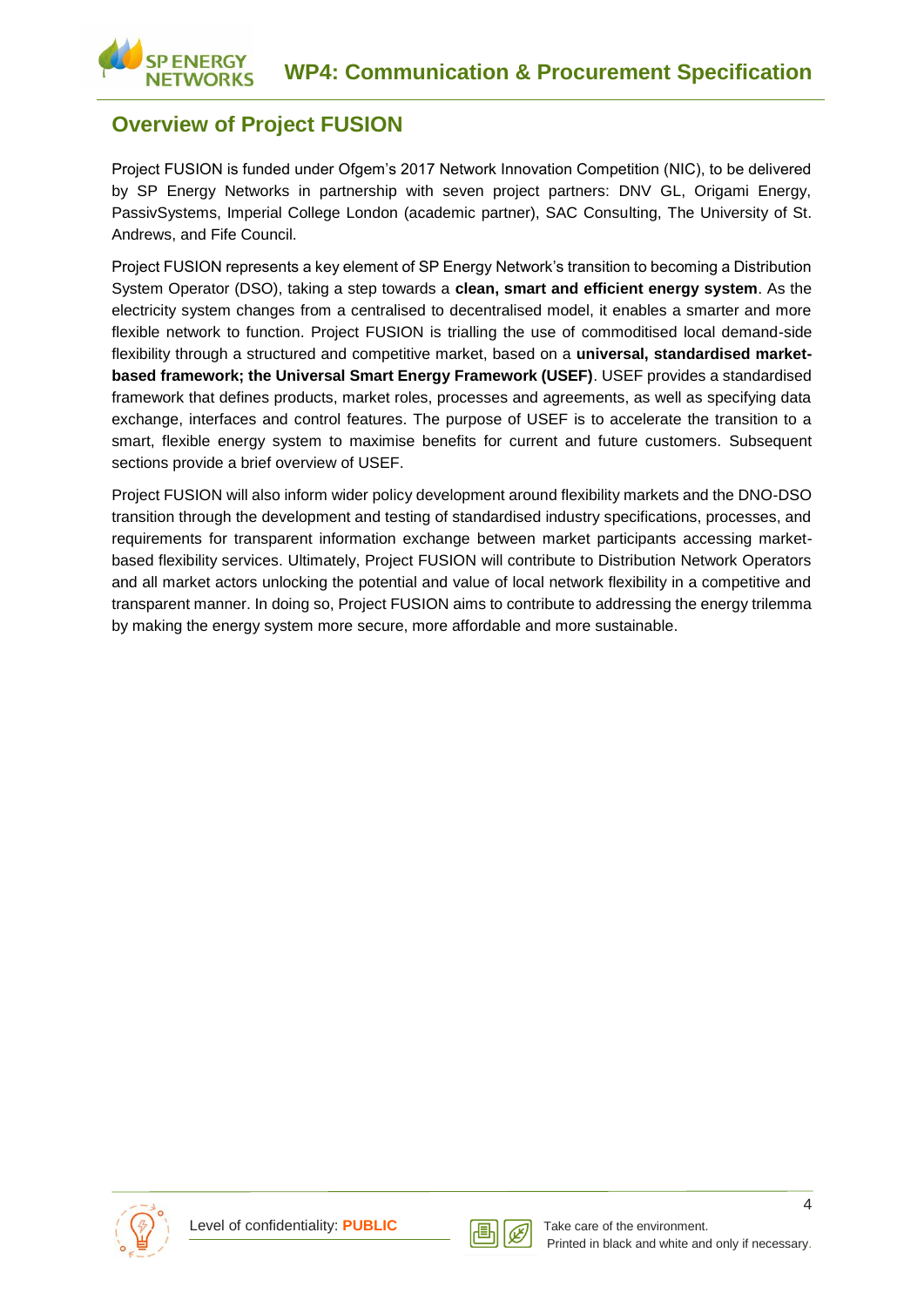

## **USEF Overview**

The USEF framework aims to facilitate effective coordination across all the different actors involved in the electricity market by providing a common standardised roles model and market design while describing communication requirements and interactions between market roles. USEF turns flexible energy use into a tradeable commodity available for all energy market participants, separated from (but in coordination with) the traditional electricity supply chain, to optimise the use of resources. USEF focuses on explicit demand-side flexibility, in which prosumers are contracted by the aggregator to provide specific flexibility services using Active Demand and Supply (ADS) assets. USEF acknowledges but does not provide detailed considerations for implicit demand-side flexibility or peer-to-peer energy trading.

To facilitate the transition towards a cost-effective and scalable model, the framework provides the essential tools and mechanisms which redefine existing energy market roles, add new roles and specify interactions and communications between them. In addition, the USEF standard ensures that all technologies and projects will be compatible and connectable to the energy system, facilitating project interconnection, hence fostering innovation and accelerating the smart energy transition. By delivering a common standard to build on, USEF connects people, technologies, projects and energy markets in a cost-effective manner. Its market-based mechanism defines the rules required to optimise the whole system, ensuring that energy is produced, delivered and managed at lowest cost for the whole system and effectively for the end-user.

The USEF framework provides:

- a **standardised common framework** designed to be implemented on top of current energy markets such as wholesale, retail and capacity markets.
- a description of the **flexibility value chain** (FVC) involving new and existing market players and giving a central role to the aggregator in facilitating flexibility transactions.
- a **roles model** and an **interaction model** to enable the implementation of different business models and interactions between actors.
- a market design described by the **Market Coordination Mechanism (MCM)** which sets out the phases and interaction requirements for flexibility transactions. The MCM provides all stakeholders with equal access to a smart energy system. To this end, it facilitates the delivery of value propositions (i.e. marketable services) to various market parties without imposing limitations on the diversity and customisation of those propositions.
- <span id="page-4-0"></span>• detailed **communication and market access requirements** taking into consideration privacy and cybersecurity issues.



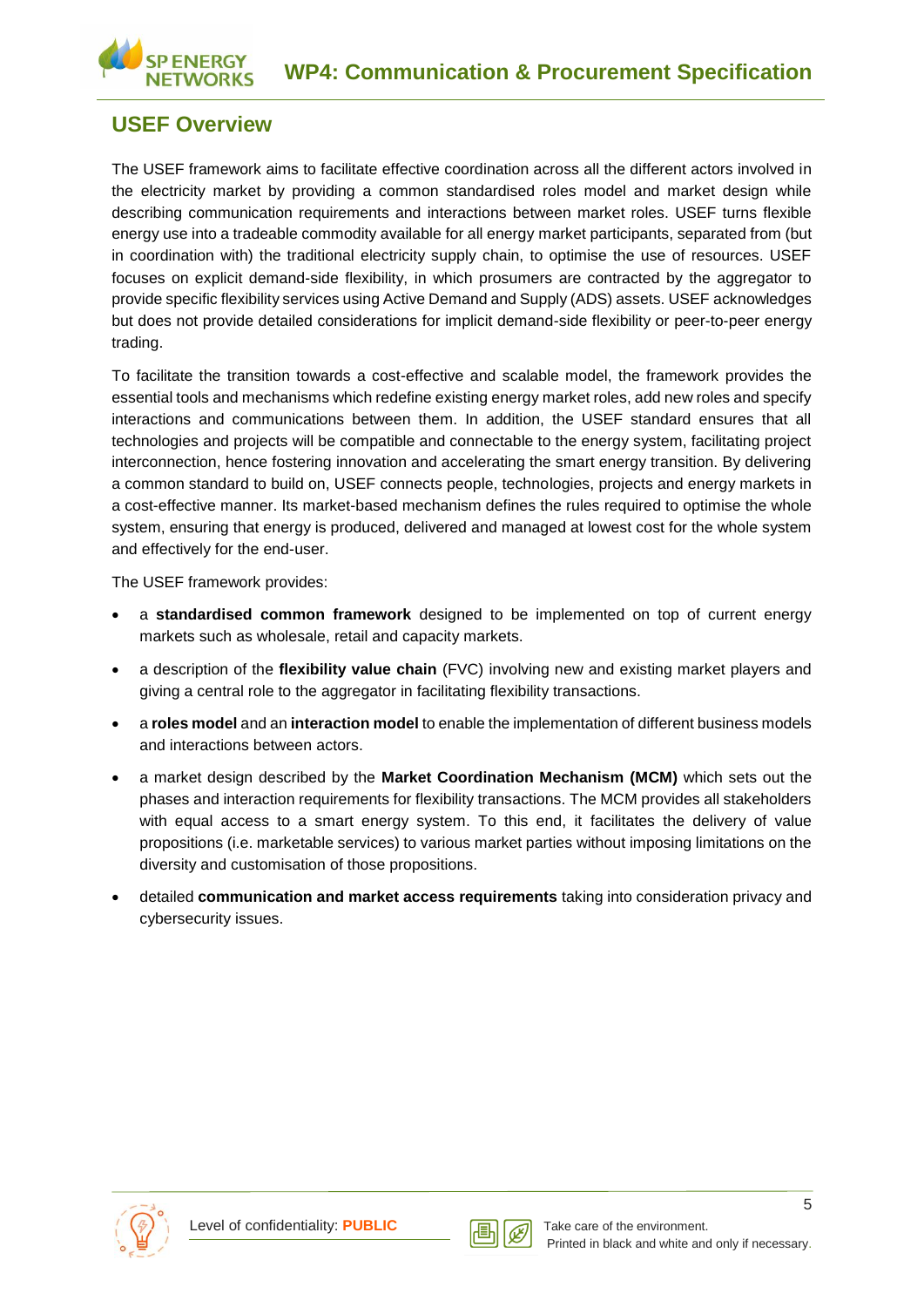## **Introduction to the USEF Communications Protocol**

The USEF Communication Protocol, formally referred to as the USEF Flex Trading Protocol (UFTP), describes the interactions and communication exchange between USEF roles resolve grid constraints at distribution level. The UFTP covers all phases in the USEF Market Coordination Mechanism (contract, plan, validate, operate and settle) and is designed to be used as a stand-alone protocol for flexibility forecasting, offering, ordering and settlement processes.

The UFTP Specifications<sup>1</sup> describe:

**ENERGY** 

- The detailed communication exchange between DSO, Aggregator and Common References Operator (CRO) as well as UFTP use cases<sup>2</sup> descriptions derived from the MCM;
- The USEF message descriptions, defining the attributes contained in each Extensible Markup Language (XML) message; and
- The USEF message transport mechanism.

To complement the UFTP Specifications, the USEF Foundation has made available a GitHub page containing the UFTP XSD (XML Schema Definition) files.<sup>3</sup>

## <span id="page-5-0"></span>**Purpose of this Document**

This document sets out the roles and functional requirements for the FUSION Flexibility Platform (FFP) that will deliver the USEF trial for FUSION. This document should be read in conjunction with the FUSION USEF Implementation Plan document, published on the **FUSION** website, which provides a more detailed description of USEF elements deployed in the FUSION trial. The current document:

- sets out USEF roles and market participants and their relation to the FUSION trial;
- describes the detailed information flow between DSO, Common Reference Operator CRO and aggregators according to the UFTP;
- sets out the specific requirements for the FUSION Flexibility Platform (FFP) that will deliver the USEF trial for FUSION.

<span id="page-5-1"></span>The following sections, highlight the functional requirements specified as part of the procurement of the FUSION Flexibility Platform (FFP), implementing USEF and UFTP. A substantial amount of work was completed by SPEN to define non-functional requirements, that will be unique to each DSO seeking to implement a platform of this type. As these are business specific requirements, they have not been included in this document.

<sup>3</sup> <https://github.com/USEF-Foundation/UFTP>



-



<sup>1</sup> [https://www.usef.energy/download-the-framework/#popup\\_\\_overlay1](https://www.usef.energy/download-the-framework/#popup__overlay1)

 $\overline{2}$ The use cases are separate activities that require interaction between DSO and Aggregator, each containing multiple messages in both directions. These are derived from the Market Coordination Mechanism phases.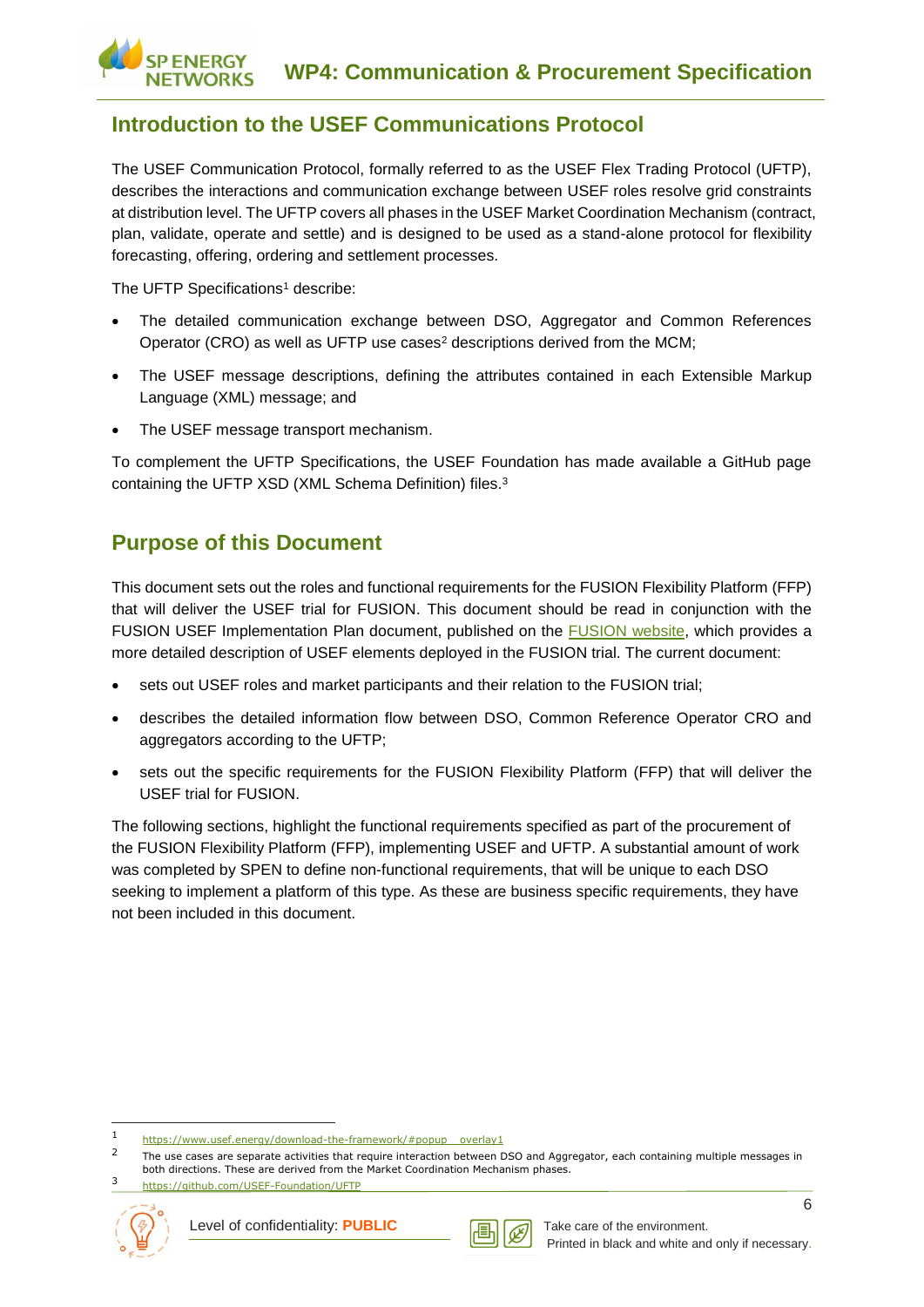## **FUSION Functional Requirements – Platform Communication & Procurement Specification**

SPEN, in collaboration with our Partners, have developed a series of functional requirements based on the FFP completing both the DSO and CRO roles within USEF. Below is a series of diagrams that describe the stages and processes required to facilitate the DSO and CRO roles within given timeframes. An extensive suite of non-functional requirements was also developed in collaboration with our internal departments, covering topics from testing to cyber security. These are organisation specific and as such have not been included in this document.

Project FUSION partners agreed the FUSION USEF implementation Plan, covering the flexibility services and the USEF roles that the trial will seek to test that are relevant to the FFP and implementation of the USEF based market. Table 1 summarises the roles to be included in the trial and the market party that will perform them.

| <b>USEF Role</b>                                                         | <b>Inclusion in</b><br><b>FUSION</b><br><b>Trial</b> | <b>Performed by</b>                                 | <b>Comments</b>                                                                                                               |
|--------------------------------------------------------------------------|------------------------------------------------------|-----------------------------------------------------|-------------------------------------------------------------------------------------------------------------------------------|
| <b>Distribution System</b><br><b>Operator (DSO)</b>                      | <b>YES</b>                                           | <b>SPEN</b>                                         | n/a                                                                                                                           |
| <b>Electricity System</b><br><b>Operator (ESO)</b>                       | <b>NO</b>                                            | n/a                                                 | n/a                                                                                                                           |
| <b>Active Demand</b><br><b>Supply (ADS)</b>                              | <b>YES</b>                                           | To be determined<br>by participating<br>Aggregators | n/a                                                                                                                           |
| Aggregator                                                               | <b>YES</b>                                           | Flexibility<br>providers                            | Through industry engagement and<br>tendering process                                                                          |
| <b>Supplier</b>                                                          | <b>NO</b>                                            | n/a                                                 | n/a                                                                                                                           |
| <b>Capacity Service</b><br>Provider (CSP)                                | <b>NO</b>                                            | n/a                                                 | The Aggregator can also be active in<br>the capacity market, but the trial will<br>not trial the interactions with this role  |
| <b>Constraint</b><br><b>Management Service</b><br><b>Provider (CMSP)</b> | <b>YES</b>                                           | Flexibility<br>providers                            | Through industry engagement and<br>tendering process                                                                          |
| <b>Balancing Services</b><br>Provider (BSP)                              | <b>NO</b>                                            | n/a                                                 | The Aggregator can also be active in<br>balancing products, but the Project will<br>not trial the interactions with this role |
| <b>Balance Responsible</b><br>Party (BRP)                                | <b>NO</b>                                            | n/a                                                 | The Aggregator can also be active in<br>wholesale trading, but the Project will<br>not trial the interactions with this role  |
| <b>Common Reference</b><br><b>Operator (CRO)</b>                         | <b>YES</b>                                           | <b>SPEN</b>                                         | n/a                                                                                                                           |
| <b>Meter Data Company</b><br>(MDC)                                       | <b>YES</b>                                           | <b>SPEN</b>                                         | SPEN will take this role by default,<br>subject to change during the<br>preparation of the trial                              |
| <b>Allocation</b><br><b>Responsible Party</b><br>(ARP)                   | <b>NO</b>                                            | n/a                                                 | Wholesale settlement out of scope                                                                                             |

#### *Table 1: USEF roles in UFTP and in the FUSION trial*

**ENERGY JETWORKS** 



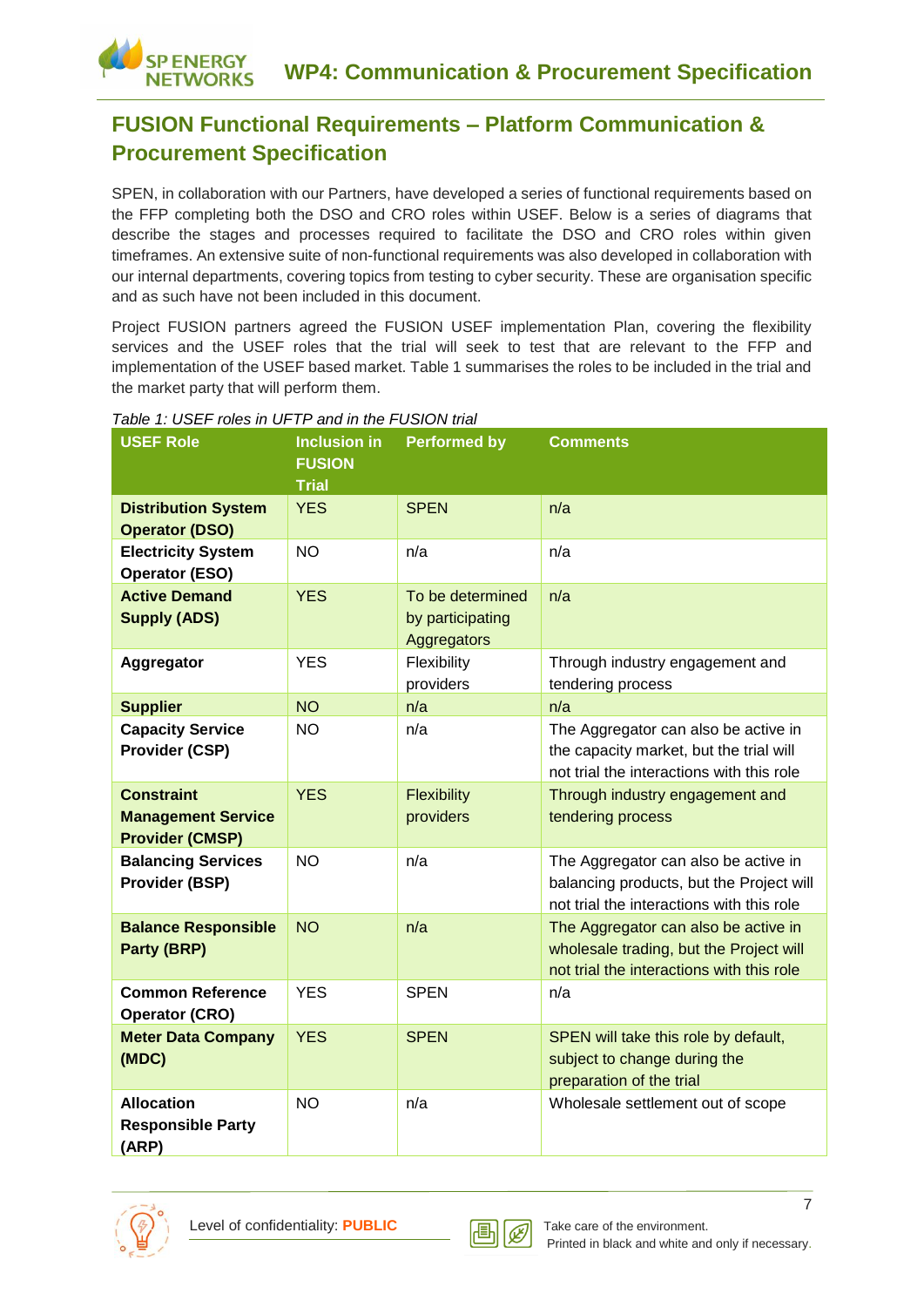

Figure 1 below shows the flexibility chain in the FUSION trial expressed in USEF roles. While the Aggregator is responsible for managing the flexibility from their portfolio, the CMSP is facing the market and offers the flexibility to the DSO. Although the roles of Aggregator and CMSP are most likely to be combined under the same market party, they can also be carried out by different actors. For the latter, the interactions between Aggregator and CMSP are out of the scope of USEF and the UFTP.



*Figure 1: FUSION Market Structure and responsibilities*

## <span id="page-7-0"></span>Market Coordination Mechanism Phases & Functional Requirements

The Market Coordination Mechanism (MCM) is designed to facilitate and standardise the interactions of market participants; and to enable the optimisation of power, capacity and flexibility transactions from contract to settlement (see Figure 2). This section describes the information exchange between DSO and Aggregator during the 5 phases of the USEF MCM. For each phase, we present the information flow and which interactions are done via the UFTP.



*Figure* 2*: USEF Market Coordination Mechanism phases*

<span id="page-7-1"></span>Following the reasoning from the previous section, the interactions should be between DSO and CMSP. However, we use the term Aggregator (AGR) to encompass both the roles of, Aggregator and any intermediate CMSP.



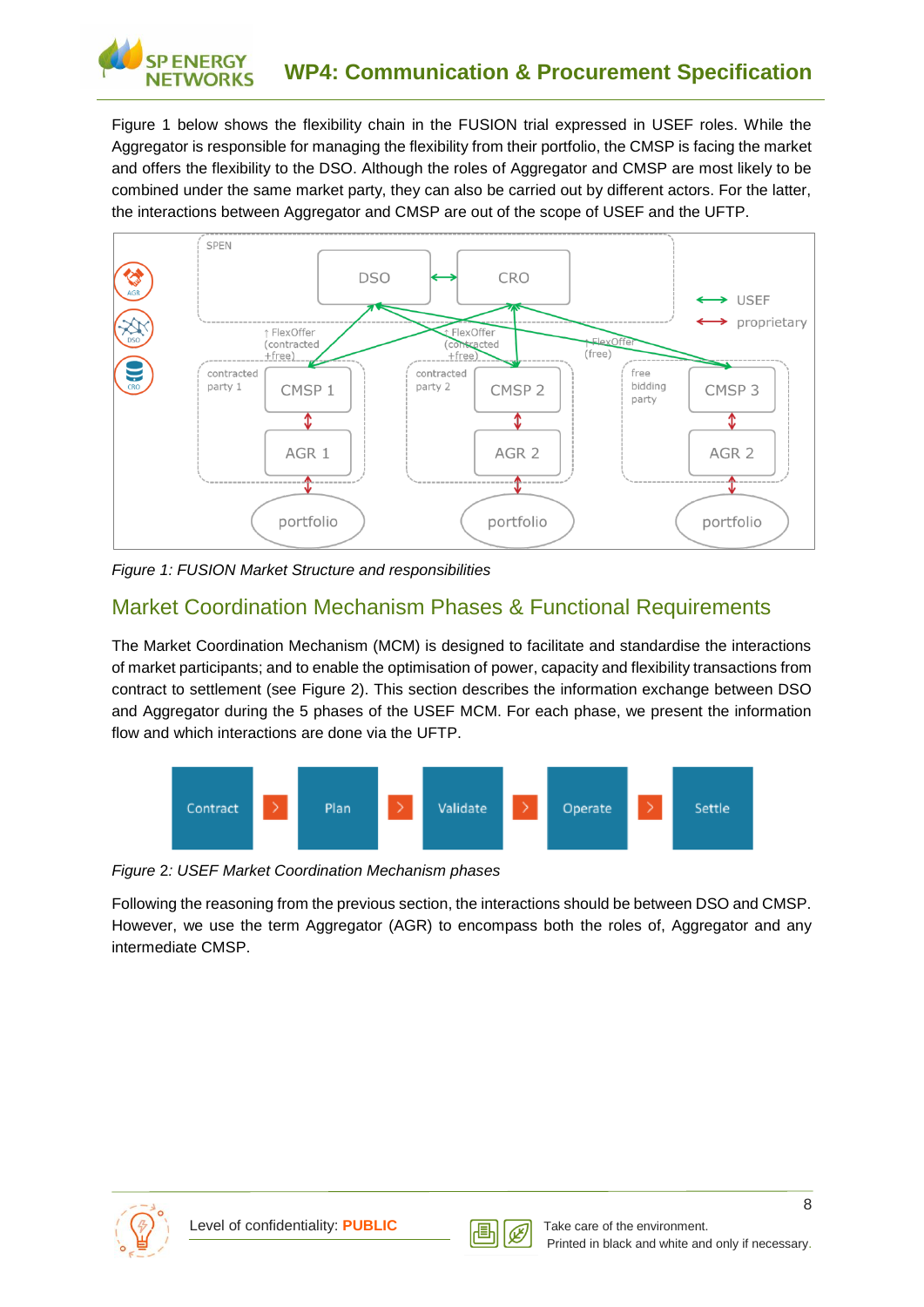## General Functional Requirements

| Table 2 - General Functional Requirements |  |  |  |  |
|-------------------------------------------|--|--|--|--|
|-------------------------------------------|--|--|--|--|

| ID          | <b>Phase</b> | <b>Module</b> | <b>Type</b> | <b>Requirement</b>                                                                                                                                                                                                                                                                                                                                                                                                                                      |
|-------------|--------------|---------------|-------------|---------------------------------------------------------------------------------------------------------------------------------------------------------------------------------------------------------------------------------------------------------------------------------------------------------------------------------------------------------------------------------------------------------------------------------------------------------|
| <b>FR01</b> | General      | All           | General     | The FFP shall be constructed in a modular fashion, where<br>the DSO role and the CRO role shall be implemented in<br>separate modules. This implies:<br>(1) Interaction between these modules happens always<br>through UFTP-compliant messaging, unless the<br>specific interaction is not supported by the UFTP.<br>(2) The functionality of one module is not affected<br>when the functionality of another module is<br>transferred outside the FFP |
| <b>FR02</b> | General      | All           | General     | The FFP shall be fully UFTP-compliant, this applies both to<br>the DSO role, which shall be fully supported by the DSO<br>module, as for the CRO role, which shall be fully supported<br>by the CRO module. All messages defined for these roles<br>shall be supported.                                                                                                                                                                                 |
| <b>FR03</b> | General      | All           | General     | In case of inconsistencies between this document and the<br>UFTP document (https://www.usef.energy/download-the-<br>framework/), the latter shall be leading.                                                                                                                                                                                                                                                                                           |
| <b>FR04</b> | General      | All           | General     | The FFP shall store all data in an RDBMS. The data model<br>shall be published, and SPEN shall have the ability to<br>extract data from the RDBMS (production or mirror) for the<br>purpose of data analysis and management reports.                                                                                                                                                                                                                    |



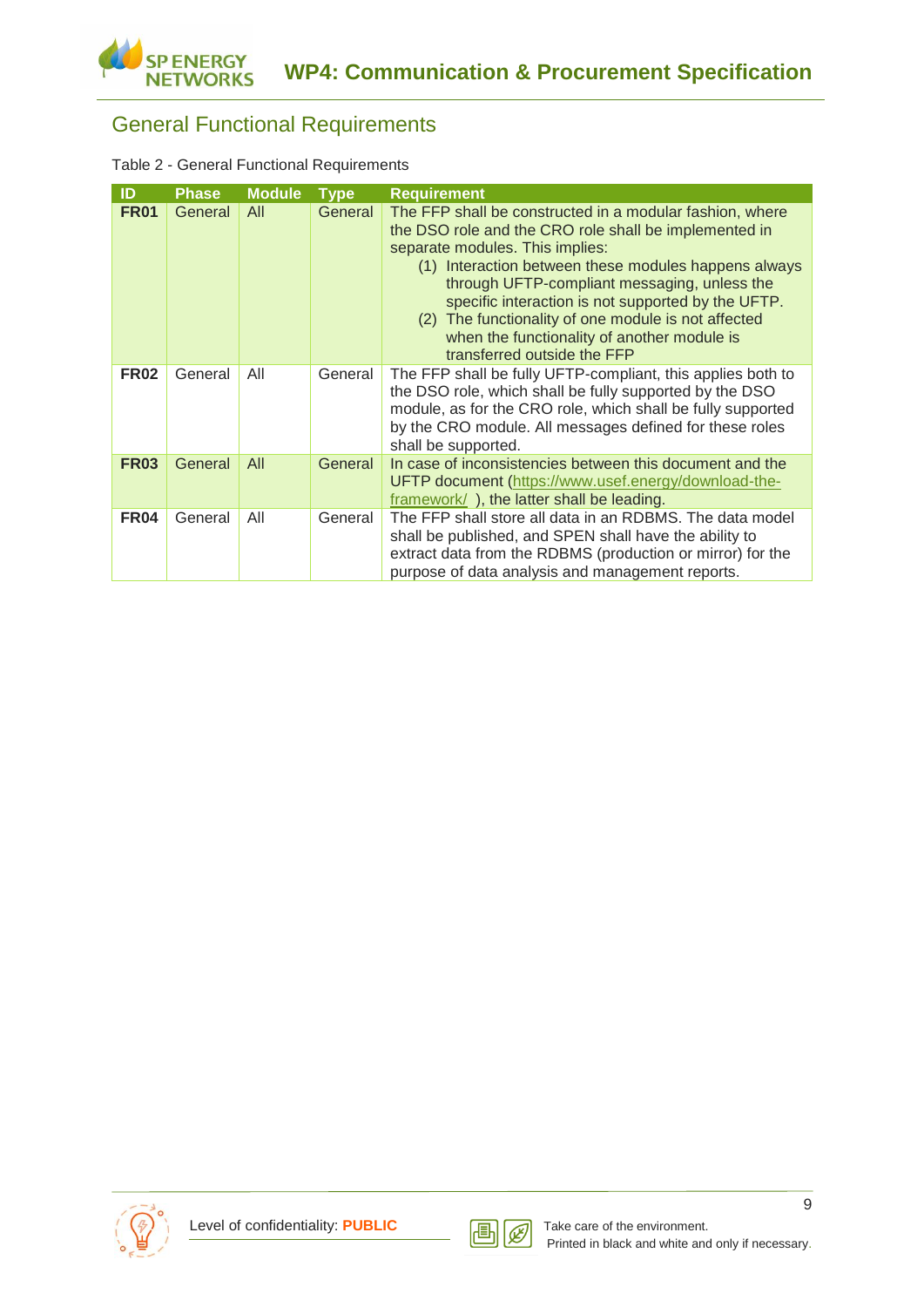

## <span id="page-9-0"></span>Contract Phase Functional Requirements



#### **Figure 3: Contract Phase Overview**

Table 3- Contract Phase Functional Requirements

| ID          | <b>Phase</b> | <b>Module</b> | <b>Type</b>        | <b>Requirement</b>                                                                                                                                                                                                                                                                                                                                                      |
|-------------|--------------|---------------|--------------------|-------------------------------------------------------------------------------------------------------------------------------------------------------------------------------------------------------------------------------------------------------------------------------------------------------------------------------------------------------------------------|
| <b>FR05</b> | Contract     | <b>DSO</b>    | <b>Screen</b>      | The DSO shall be able to register and modify a congestion<br>point including its standard attributes and its name.                                                                                                                                                                                                                                                      |
| <b>FR06</b> | Contract     | <b>DSO</b>    | Screen             | The FFP shall allow an operator to register and modify an<br>Aggregator including its Domain and its name.                                                                                                                                                                                                                                                              |
| <b>FR07</b> | Contract     | <b>DSO</b>    | <b>Screen</b>      | The FFP shall allow an operator to register and modify<br>availability contracts (FlexOptions) per Aggregator<br>including their attributes.                                                                                                                                                                                                                            |
| <b>FR08</b> | Contract     | <b>DSO</b>    | Import /<br>export | The FFP shall be able to import a list of connections per<br>congestion point and send this list to the CRO.<br>Connections that have not yet been associated with this CP<br>shall be sent to the CRO with start date, connections that<br>were associated with the CP before the import, but are no<br>longer associated, should be sent to the CRO with end<br>date. |
| <b>FR09</b> | Contract     | <b>CRO</b>    | <b>Screen</b>      | The FFP shall allow an operator to register and modify a<br>DSO, including the Domain and the name.                                                                                                                                                                                                                                                                     |
| <b>FR10</b> | Contract     | <b>CRO</b>    | Import             | The FFP shall be able to receive and store/update a list of<br>connections per congestion point from the DSO.<br>Connections cannot be linked to several congestion points<br>at the same time, attempts to do so shall trigger an error<br>"connection conflict".                                                                                                      |
| <b>FR11</b> | Contract     | <b>CRO</b>    | <b>Screen</b>      | The FFP shall allow an operator to register and modify an<br>Aggregator, including the Domain and the name.                                                                                                                                                                                                                                                             |
| <b>FR12</b> | Contract     | <b>CRO</b>    | Input              | The FFP shall be able to receive and store a list of<br>connections from the Aggregator, representing the<br>connections that it has flex contracts with. Connections<br>previously included, but not present in the updated list,<br>should be detached from the Aggregator by setting the end<br>date.                                                                |
| <b>FR13</b> | Contract     | <b>CRO</b>    | Input              | The FFP shall ensure consistency of the CRO. This means<br>that connections can only be connected to one Aggregator<br>at the same time. An AGRPortfolioUpdate that would lead<br>to inconsistency, shall be refused.                                                                                                                                                   |





10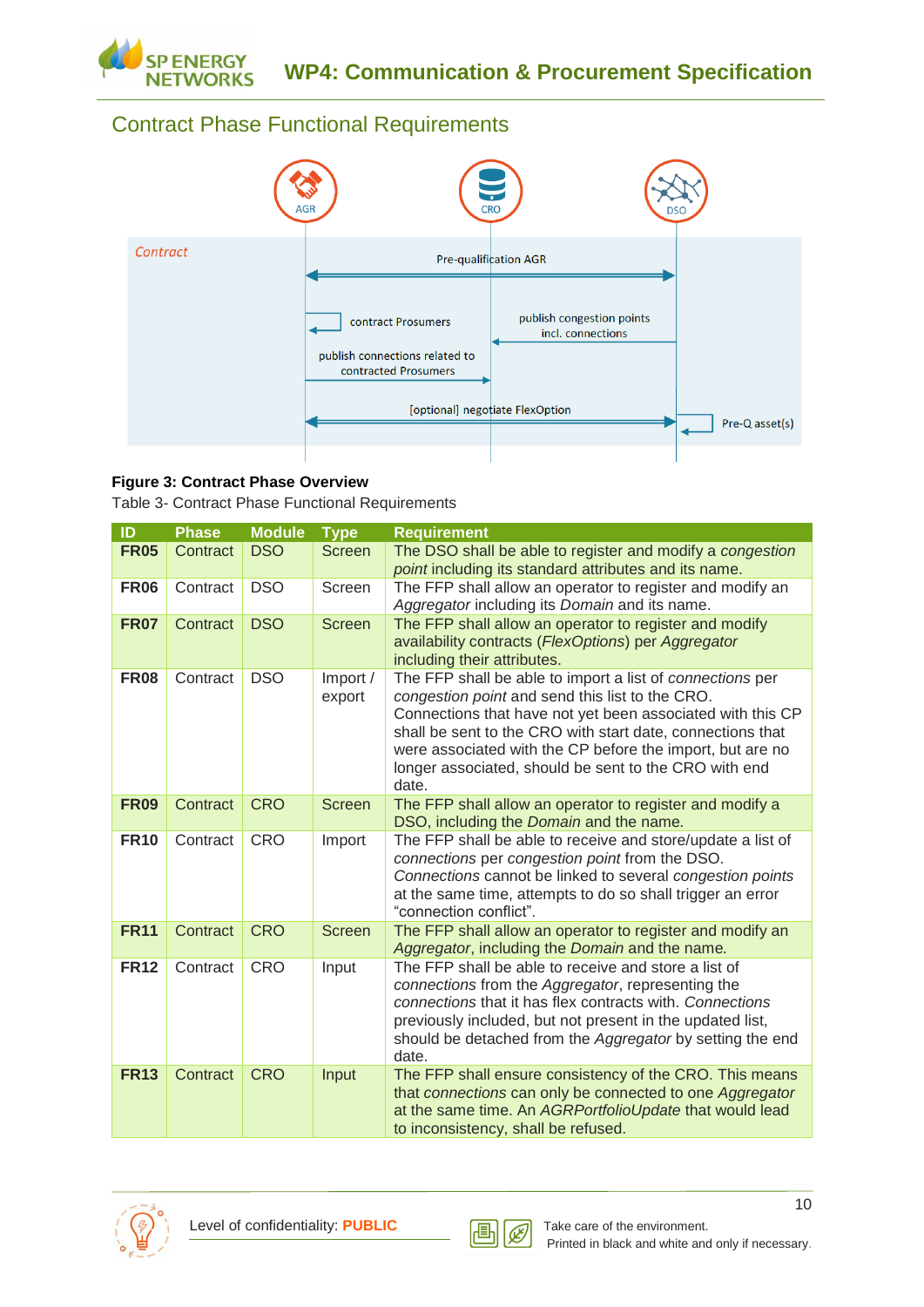

## <span id="page-10-0"></span>Plan Phase Functional Requirements



#### **Figure 4: Plan Phase Overview**

Table 4- Plan Phase Functional Requirements

| ID          | <b>Phase</b>     | <b>Module</b> | <b>Type</b>   | <b>Requirement</b>                                                                                                                                                                                                                                                                                                                                                              |
|-------------|------------------|---------------|---------------|---------------------------------------------------------------------------------------------------------------------------------------------------------------------------------------------------------------------------------------------------------------------------------------------------------------------------------------------------------------------------------|
| <b>FR14</b> | Plan             | <b>CRO</b>    | Export        | Upon receiving an AGRPortfolioQuery, from an Aggregator,<br>the FFP shall be able to issue a list of all congestion points<br>from all DSOs, including all associated connections for that<br>Aggregator                                                                                                                                                                        |
| <b>FR15</b> | Plan             | <b>CRO</b>    | Export        | Upon receiving a DSOPortfolioQuery from a DSO, the FFP<br>shall be able to issue a list of congestion points for that<br>DSO, listing all Aggregators that operate associated<br>connections per congestion point.                                                                                                                                                              |
| <b>FR16</b> | Plan<br>Validate | <b>DSO</b>    | <b>Screen</b> | The FFP shall provide functionality to solicit and store all<br>Aggregators that operate connections associated for each<br>congestion point.                                                                                                                                                                                                                                   |
| <b>FR17</b> | Plan<br>Validate | <b>DSO</b>    | Screen        | The FFP shall provide functionality to allow the Operator,<br>after selecting a congestion point and a date (or a range of<br>dates) to retrieve and show the Aggregators with whom the<br>DSO has availability contracts (FlexOptions) for that<br>congestion point and the selected (range of) date(s).                                                                       |
| <b>FR18</b> | Plan<br>Validate | <b>DSO</b>    | Output        | Upon selection of one or more of these aggregators by the<br>operator, the FFP shall provide functionality to send a<br>FlexReservationUpdate to the selected Aggregators,<br>removing their obligation to send a flex offer upon the<br>reception of a flex request, for that congestion point, for that<br>date / those dates. Each FlexReservationUpdate shall be<br>stored. |
| <b>FR19</b> | Plan             | <b>DSO</b>    | Screen        | The FFP shall inform the Operator, after selecting a<br>congestion point and a date (or a range of dates), which<br>Aggregators have already been relieved from their obligation<br>previously for that congestion point and any of the dates.                                                                                                                                  |



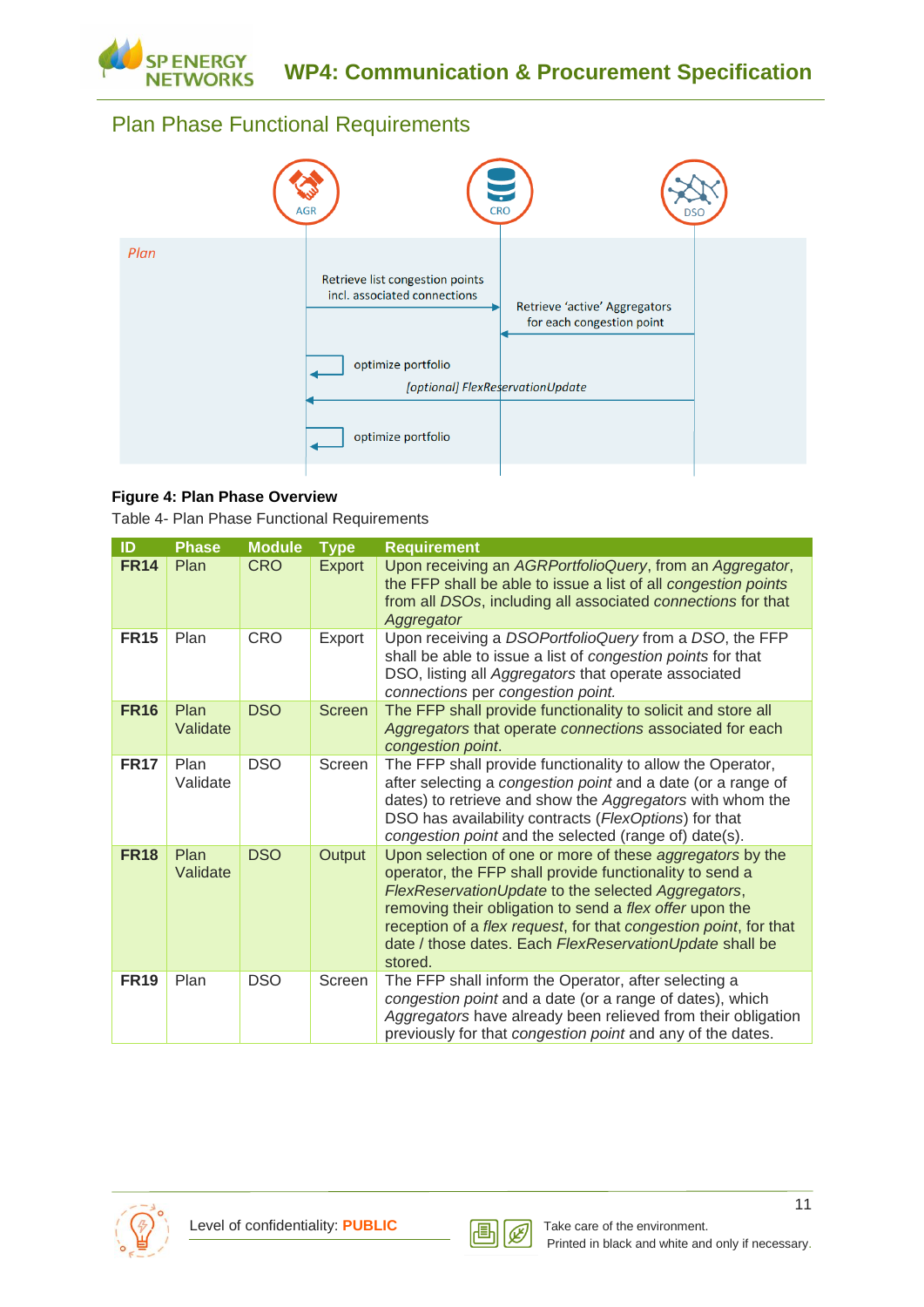

## <span id="page-11-0"></span>Validate Phase Functional Requirements



#### **Figure 5: Validate Phase Overview**

Table 5- Validate Phase Functional Requirements

| ID          | <b>Phase</b> | <b>Module</b> | <b>Type</b>   | <b>Requirement</b>                                                                                                                                                                                                                                                                                                                                                                                                                                                                                                |
|-------------|--------------|---------------|---------------|-------------------------------------------------------------------------------------------------------------------------------------------------------------------------------------------------------------------------------------------------------------------------------------------------------------------------------------------------------------------------------------------------------------------------------------------------------------------------------------------------------------------|
| <b>FR20</b> | Validate     | <b>DSO</b>    | Input         | The FFP shall be able to import and store the non-<br>aggregator forecast per congestion point for the specified<br>day.                                                                                                                                                                                                                                                                                                                                                                                          |
| <b>FR21</b> | Validate     | <b>DSO</b>    | Input         | The FFP shall be able to import and store the maximum<br>power per congestion point per day.                                                                                                                                                                                                                                                                                                                                                                                                                      |
| <b>FR22</b> | Validate     | <b>DSO</b>    | Input         | The FFP shall be able to import and store the D-prognosis<br>per Aggregator per day.                                                                                                                                                                                                                                                                                                                                                                                                                              |
| <b>FR23</b> | Validate     | <b>DSO</b>    | Export        | The FFP shall be able to export the D-prognosis per<br>Aggregator per day, including the active connections per<br>Aggregator.                                                                                                                                                                                                                                                                                                                                                                                    |
| <b>FR24</b> | Validate     | <b>DSO</b>    | <b>Screen</b> | The FFP shall provide an overview per day per congestion<br>point, showing if all active aggregators on that congestion<br>point have submitted a D-prognosis for that day. It shall<br>also show whether the associated maximum power profile<br>has been imported.                                                                                                                                                                                                                                              |
| <b>FR25</b> | Validate     | <b>DSO</b>    | Screen        | Upon selection of the congestion point and date (default<br>tomorrow) by the operator, the FFP shall provide<br>visualization of the non-aggregator forecast relative to the<br>maximum load. It should calculate and visualise the<br>deficiency/availability profile. Upon selection of the operator<br>(in screen or configuration parameter), all D-programs<br>relative to that congestion point should be added to the<br>non-aggregator forecast, yielding a different<br>deficiency/availability profile. |
| <b>FR26</b> | Validate     | <b>DSO</b>    | Screen        | After selection of the congestion point and the inclusion<br>(y/n) of the D-prognoses, provided the resulting<br>deficiency/availability profile shows any deficiencies, the<br>Operator has the option to generate flex requests.                                                                                                                                                                                                                                                                                |
| <b>FR27</b> | Validate     | <b>DSO</b>    | Export        | The flex request shall be sent to all Aggregators that<br>operate connections behind the congestion point, and that<br>have already sent a D-prognosis for the specific day and<br>congestion point. Both the needed flexibility (deficiency)                                                                                                                                                                                                                                                                     |



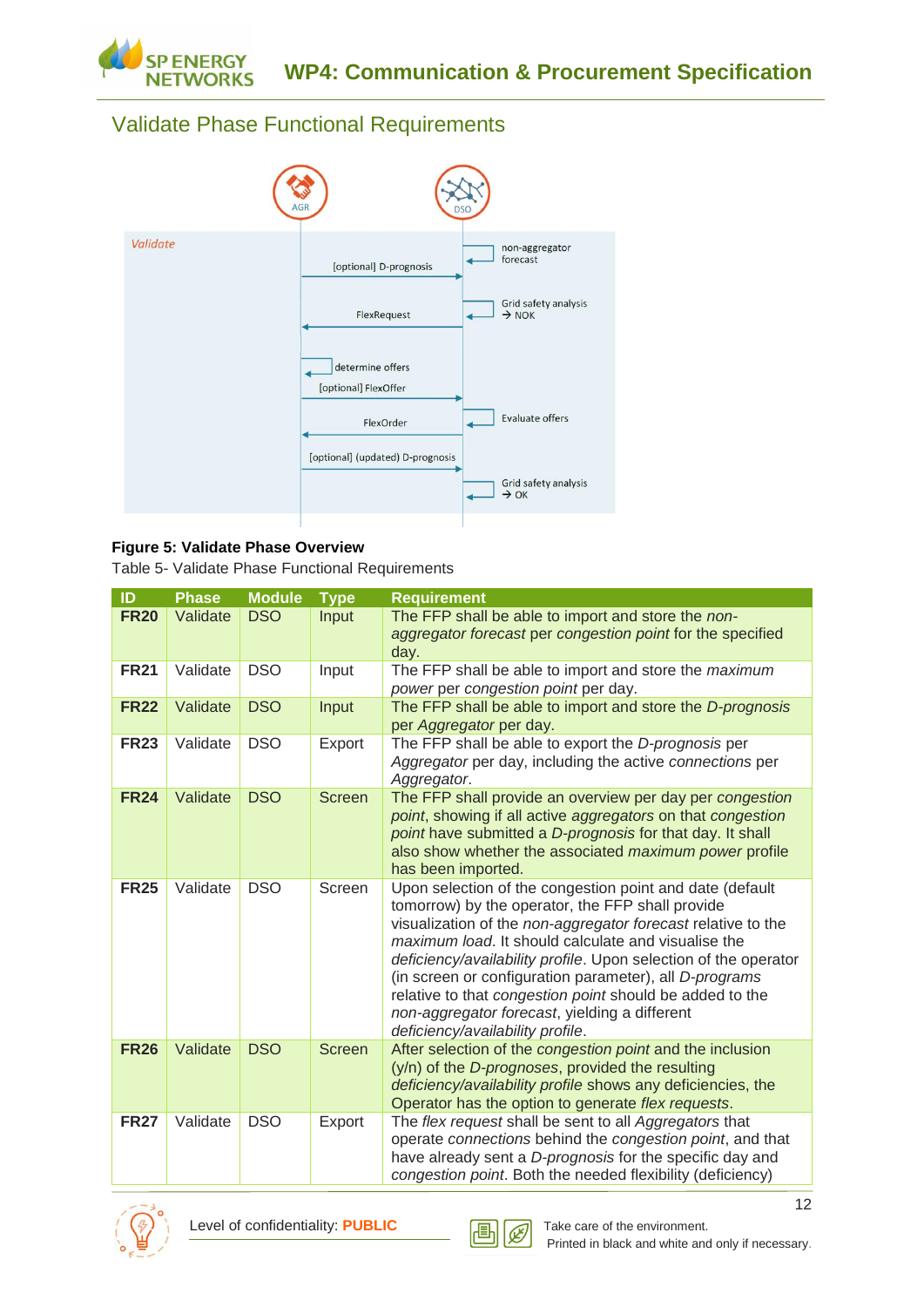

# **WP4: Communication & Procurement Specification**

|             |          |            |               | and the available room (availability) shall be specified. The<br>flex request shall be stored.                                                                                                                                                                                                                                                                                                                                                                                                                                                                                                                                                                                      |
|-------------|----------|------------|---------------|-------------------------------------------------------------------------------------------------------------------------------------------------------------------------------------------------------------------------------------------------------------------------------------------------------------------------------------------------------------------------------------------------------------------------------------------------------------------------------------------------------------------------------------------------------------------------------------------------------------------------------------------------------------------------------------|
| <b>FR28</b> | Validate | <b>DSO</b> | Import        | The FFP shall be able to receive and store flex offers from<br>Aggregators.                                                                                                                                                                                                                                                                                                                                                                                                                                                                                                                                                                                                         |
| <b>FR29</b> | Validate | <b>DSO</b> | Screen        | The FFP shall provide an overview of all flex offers,<br>showing the relevant attributes, together with the<br>associated flex request. Only relevant flex offers (not yet<br>expired nor revoked) should be shown. Flex offers shall be<br>visualised, relative to the needed flexibility (within the<br>congestion time frame) and against the available room<br>outside the congestion time frame. It shall show all<br>Aggregators that have received a flex request, also those<br>that have not (yet) submitted a flex offer. It shall mark any<br>Aggregator that has not met the obligation of its FlexOption.<br>It shall allow the operator to select one or more offers. |
| <b>FR30</b> | Validate | <b>DSO</b> | <b>Export</b> | Upon confirmation from the Operator, the FFP shall send<br>flex orders to the Aggregators whose flex offers have been<br>selected by the operator. These flex orders shall be stored,<br>with a reference to the most recent D-prognosis of that<br>Aggregator.                                                                                                                                                                                                                                                                                                                                                                                                                     |
| <b>FR31</b> | Validate | <b>DSO</b> | Import        | The FFP shall be able to receive and store the updated D-<br>prognoses, triggered by the flex order. The updated D-<br>prognosis shall have a reference to the flex order. The FFP<br>shall validate whether the updated D-prognosis equals the<br>previous D-prognosis minus the flex order. If the validation<br>fails, the updated D-prognosis shall be rejected (power<br>value rejection).                                                                                                                                                                                                                                                                                     |
| <b>FR32</b> | Validate | <b>DSO</b> | Import        | The FFP shall be able to receive and store updated D-<br>prognoses, not triggered by flex orders, both for<br>Aggregators that have received flex orders, or who haven't.                                                                                                                                                                                                                                                                                                                                                                                                                                                                                                           |
| <b>FR33</b> | Validate | <b>DSO</b> | General       | The FFP shall allow several iterations of the Validate<br>process, this implies that the flex trading can occur several<br>times per day per congestion point. All data exchanged<br>should be stored separately (e.g. D-prognoses should not<br>be overwritten).                                                                                                                                                                                                                                                                                                                                                                                                                   |



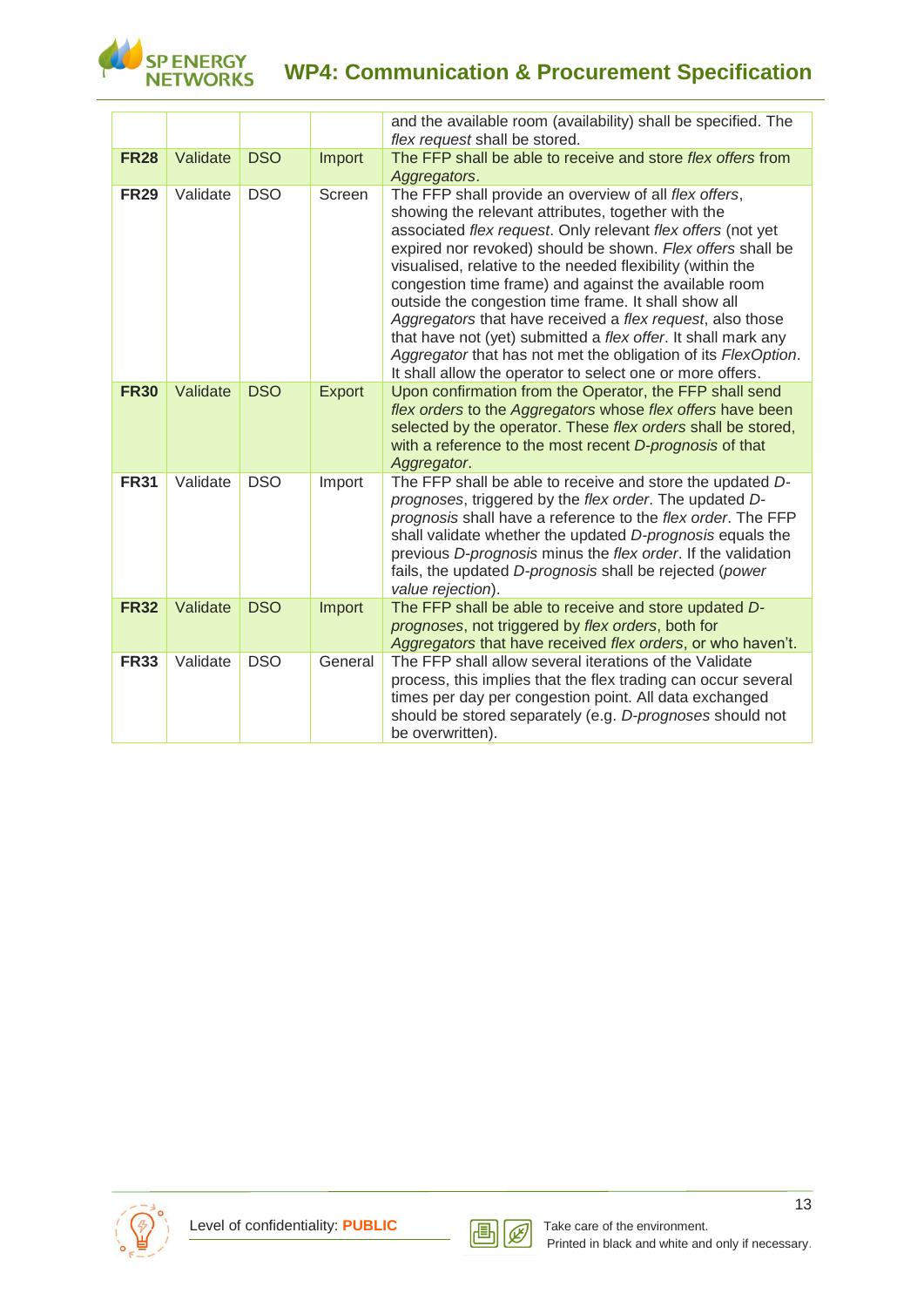

## <span id="page-13-0"></span>Operate Phase Functional Requirements



#### **Figure 6: Operate Phase Overview**

Table 6- Operate Phase Functional Requirements

| ID          | <b>Phase</b> | <b>Module</b> | <b>Type</b>   | <b>Requirement</b>                                                                                                                                                                                                                                                                                                                                                                                                         |
|-------------|--------------|---------------|---------------|----------------------------------------------------------------------------------------------------------------------------------------------------------------------------------------------------------------------------------------------------------------------------------------------------------------------------------------------------------------------------------------------------------------------------|
| <b>FR34</b> | Operate      | <b>DSO</b>    | Input         | The FFP shall be able to import and store the non-<br>aggregator forecast per congestion point for the current day<br>(starting with the current HH).                                                                                                                                                                                                                                                                      |
| <b>FR35</b> | Operate      | <b>DSO</b>    | Screen        | Upon selection of the congestion point by the operator, the<br>FFP shall provide visualization of the non-aggregator<br>forecast relative to the maximum load. It should calculate the<br>deficiency/availability profile. Upon selection of the operator,<br>all D-programs relative to that congestion point should be<br>added to the non-aggregator forecast, yielding a different<br>deficiency/availability profile. |
| <b>FR36</b> | Operate      | <b>DSO</b>    | <b>Screen</b> | In the same screen, the FFP shall provide an overview of all<br>flex offers, for the congestion point, for the remainder of the<br>current day, showing the relevant attributes. Only active flex<br>F47offers (not yet activated nor expired nor revoked) should<br>be shown. It shall allow the operator to select one or more<br>offers.                                                                                |
| <b>FR37</b> | Operate      | <b>DSO</b>    | Export        | Upon confirmation from the operator, the FFP shall send flex<br>orders to the Aggregators whose flex offers have been<br>selected by the operator. These flex orders shall be stored,<br>with a reference to the most recent D-prognosis of that<br>Aggregator.                                                                                                                                                            |
| <b>FR38</b> | Operate      | <b>DSO</b>    | Import        | The FFP shall be able to receive and store the updated D-<br>prognoses, triggered by the flex order. The updated D-<br>prognosis shall have a reference to the flex order. The FFP<br>shall validate whether the updated D-prognosis equals the<br>previous D-prognosis minus the flex order, starting at the                                                                                                              |



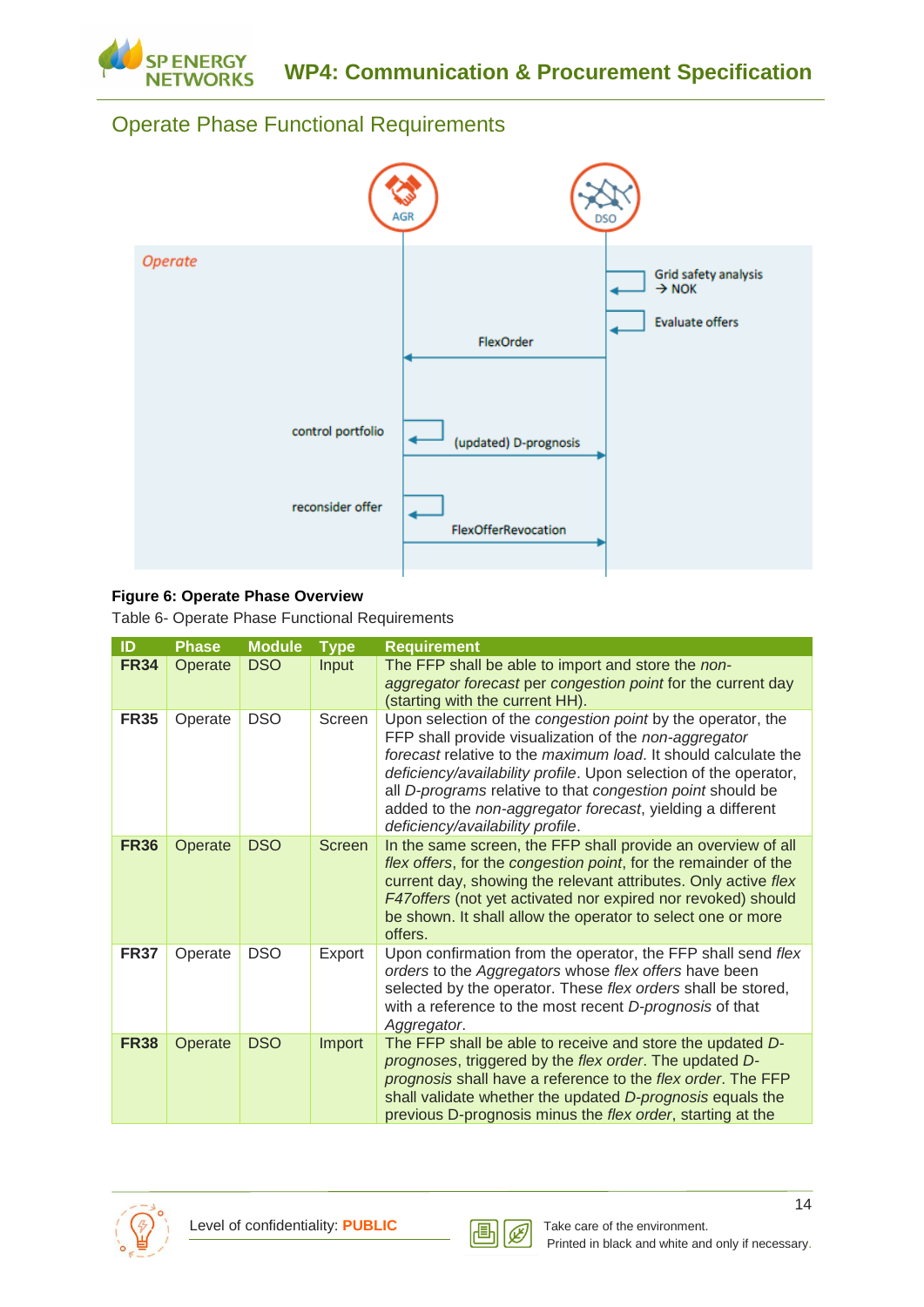

## **WP4: Communication & Procurement Specification**

|             |                     |      |        | next ISP <sup>4</sup> . If the validation fails, the updated D-prognosis<br>shall be rejected (power value rejection). |
|-------------|---------------------|------|--------|------------------------------------------------------------------------------------------------------------------------|
| <b>FR39</b> | Validate<br>Operate | DSO. | Import | The FFP shall be able to receive and store<br>FlexOfferRevocations. Revocations of flex offers that have               |
|             |                     |      |        | already been accepted, shall be denied.                                                                                |

## <span id="page-14-0"></span>Settle Phase Functional Requirements



#### **Figure 7: Settle Phase Overview**

Table 7- Settle Phase Functional Requirements

| ID          | <b>Phase</b>  | <b>Module</b> | <b>Type</b> | <b>Requirement</b>                                                                                                                                                                                                                                                                                                                                                                    |
|-------------|---------------|---------------|-------------|---------------------------------------------------------------------------------------------------------------------------------------------------------------------------------------------------------------------------------------------------------------------------------------------------------------------------------------------------------------------------------------|
| <b>FR40</b> | <b>Settle</b> | DSO           | Input       | The FFP shall be able to import and store measurement data<br>per connection point per day. The data will be provided by the<br>Aggregator. Although not included in the UFTP, data transfer<br>will follow the UFTP messaging method, exact message<br>description will be provided by the USEF foundation.                                                                          |
| <b>FR41</b> | Settle        | <b>DSO</b>    | Screen      | The FFP shall be able to calculate the delivered flexibility for<br>each flex order by subtracting the summed measurements of<br>all active connections in the Aggregator's portfolio from the<br>baseline (equalling the most recent D-prognosis prior to the<br>flex offer), according to the UFTP specification (limited to<br>settlement components 1 and 2 – see section 2.6.2). |
| <b>FR42</b> | <b>Settle</b> | <b>DSO</b>    | Screen      | The FFP shall be able to calculate the delivered flexibility for<br>each flex order according to the USEF 2015 specification, in<br>case multiple flex orders have been issued per Aggregator per<br>ISP.                                                                                                                                                                             |
| <b>FR43</b> | Settle        | DSO.          | Screen      | The validation of <i>flex orders</i> that have been issued in the<br>operate phase, shall be limited to the period starting the first<br>ISP after the flex order issue, until the end of the flex order<br>period.                                                                                                                                                                   |

<sup>4</sup> Imbalance Settlement Period, i.e. half-hour period.



-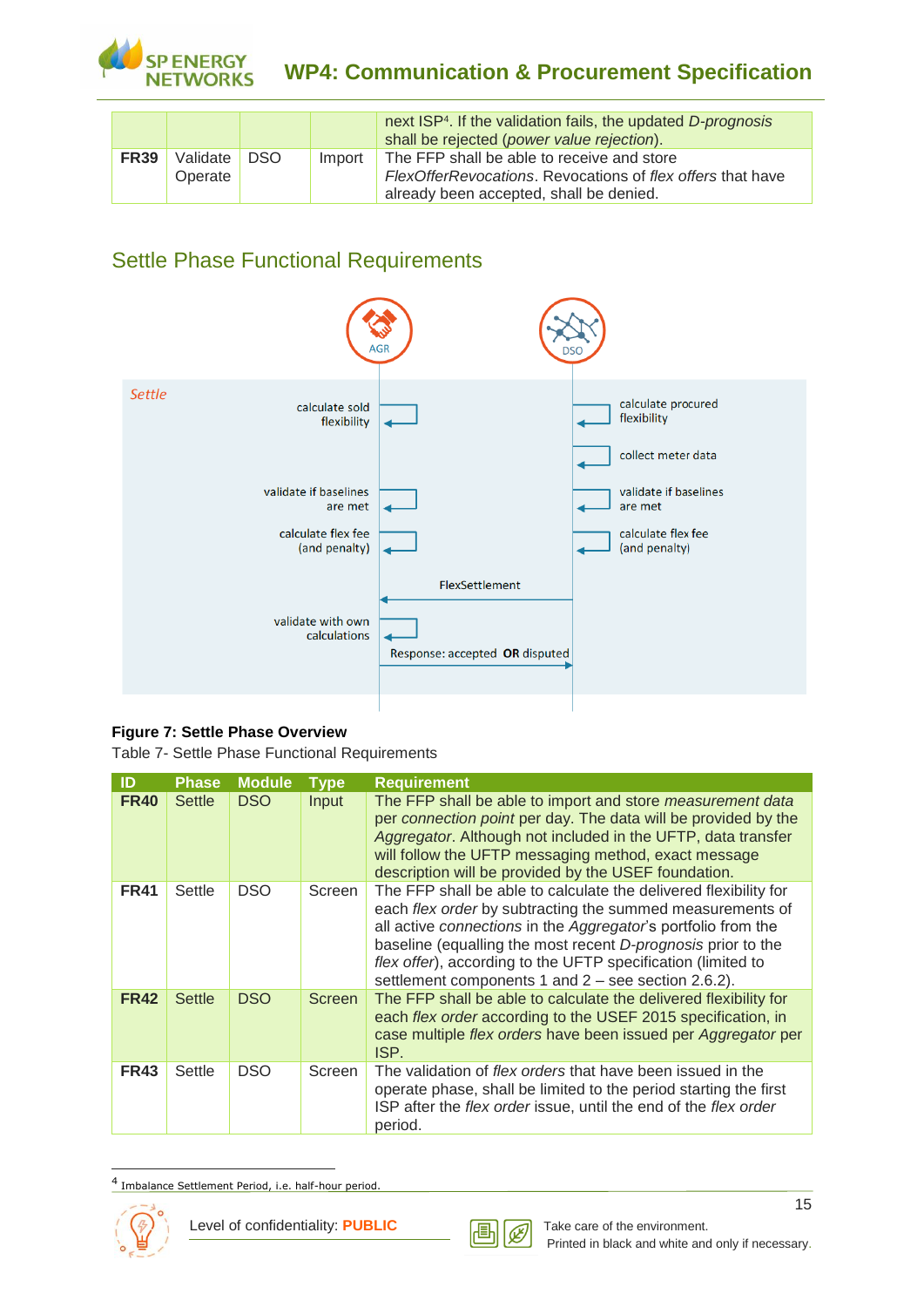

# **WP4: Communication & Procurement Specification**

| <b>FR44</b> | <b>Settle</b> | <b>DSO</b> | <b>Screen</b> | Upon selection of the congestion point, the Aggregator and<br>the date by the operator, the FFP shall provide visualization of<br>the (cumulative) flex orders per aggregator, relative to the<br>(cumulative) delivered flexibility.                                                                                                                                                                                                                                                                                                                                               |
|-------------|---------------|------------|---------------|-------------------------------------------------------------------------------------------------------------------------------------------------------------------------------------------------------------------------------------------------------------------------------------------------------------------------------------------------------------------------------------------------------------------------------------------------------------------------------------------------------------------------------------------------------------------------------------|
| <b>FR45</b> | Settle        | <b>DSO</b> | Screen        | Upon selection of the congestion point and the date by the<br>operator, the FFP shall provide visualization if the flexibility<br>activations have reduced the actual load below the maximum<br>load of the congestion point. It should clearly show the<br>cumulative delivered flexibility, also outside the time window<br>for which flexibility has been ordered, showing where the<br>rebound took place.                                                                                                                                                                      |
| <b>FR46</b> | <b>Settle</b> | <b>DSO</b> | <b>Export</b> | The FFP shall be able to calculate the fee for the delivered<br>flexibility (based on the price in the accepted flex offer), as<br>well as the penalty for the non-delivered flexibility (based on<br>the penalty fee in the FlexOption), relative to each flex order.                                                                                                                                                                                                                                                                                                              |
| <b>FR47</b> | Settle        | <b>DSO</b> | Screen        | Upon selection of the congestion point and the calendar<br>month by the operator, The FFP shall be able to generate a<br>monthly settlement report, showing for the selected<br>Aggregator and calendar month the number of flex orders,<br>total volume, total delivered flexibility, total fees, total non-<br>delivered flexibility and total penalties. It shall also show if a<br>FlexSettlement report has already been generated, and if the<br>FlexSettlement has been approved or rejected by the<br>Aggregator. It should include detailed information per flex<br>order. |
| <b>FR48</b> | <b>Settle</b> | <b>DSO</b> | <b>Export</b> | This screen shall provide functionality for the selected<br>Aggregator and calendar month to export detailed settlement<br>information for all associated flex orders to CSV/XLS format.                                                                                                                                                                                                                                                                                                                                                                                            |
| <b>FR49</b> | Settle        | <b>DSO</b> | Export        | Upon selection of the congestion point and the calendar<br>month by the operator, the FFP shall be able to send<br>FlexSettlement reports to all Aggregators that have received<br>flex orders for that congestion point and calendar month. This<br>report shall be stored.                                                                                                                                                                                                                                                                                                        |
| <b>FR50</b> | <b>Settle</b> | <b>DSO</b> | <b>Export</b> | The FFP shall allow the operator to send an updated<br>FlexSettlement report (e.g. after the previous version has<br>been rejected and/or measurement data is updated), this<br>version shall be stored and shall not override the previous<br>version.                                                                                                                                                                                                                                                                                                                             |
| <b>FR51</b> | Settle        | <b>DSO</b> | Input         | The FFP shall be able to process and store a<br>FlexSettlementResponse.                                                                                                                                                                                                                                                                                                                                                                                                                                                                                                             |
| <b>FR52</b> | <b>Settle</b> | <b>DSO</b> | <b>Screen</b> | Upon selection of the congestion point, Aggregator (with<br>availability contract / FlexOption) and calendar month, the<br>FFP shall be able to visualize if the Aggregator has met his<br>obligations for offering flexibility upon request, taking into<br>account the attributes of the FlexOption, flex requests and flex<br>offers, FlexOfferRevocations and FlexOfferUpdates.                                                                                                                                                                                                 |

<span id="page-15-0"></span>

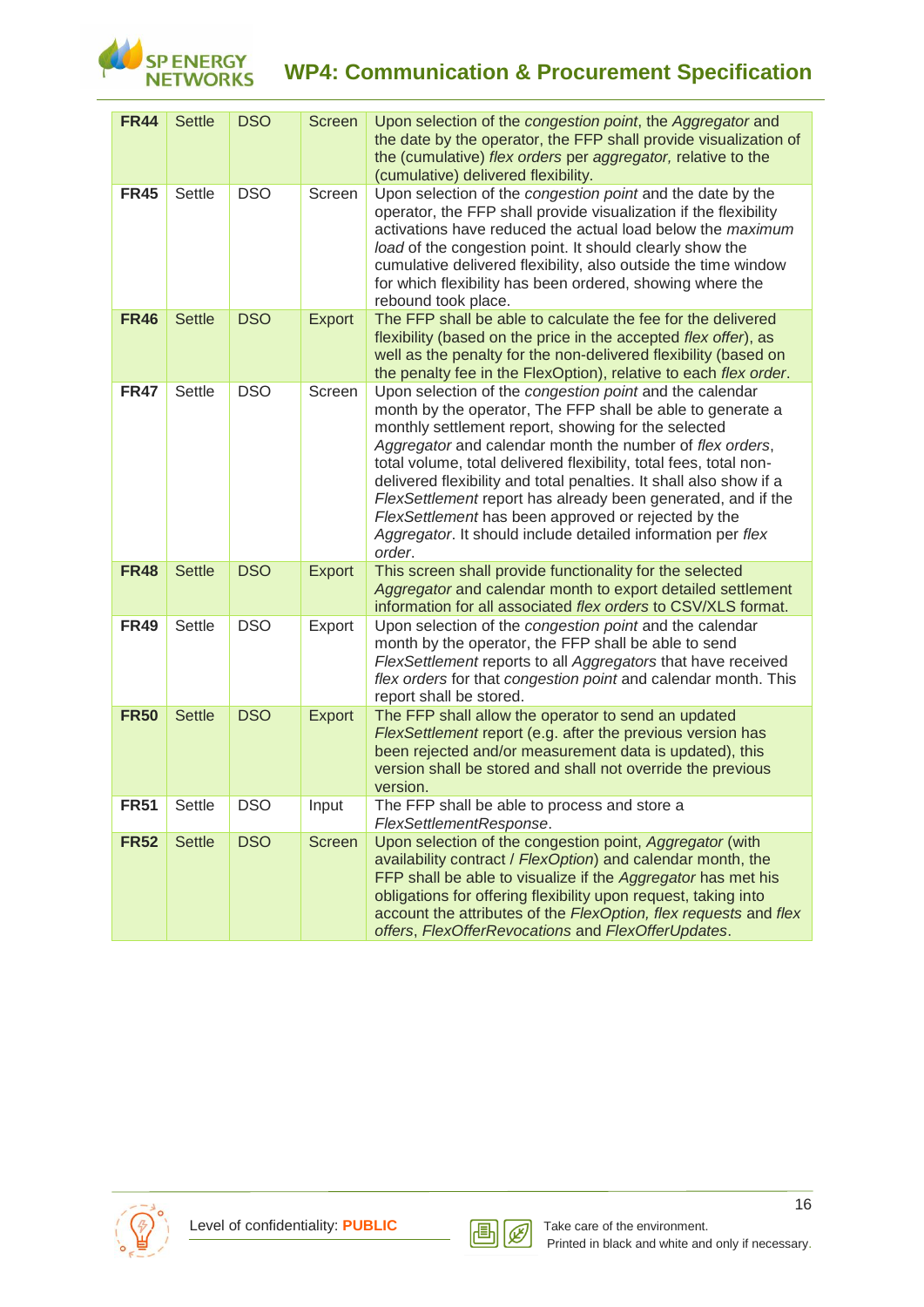

### Data model

UFTP does not provide an explicit data model, however for most entities the structure can be extracted from the message definition. The table below includes references to the UFTP document where these messages are defined. Also, the minimum attributes for entities that have no direct UFTP message associated, are listed in the table below.

Table 8- Data model

| <b>Entity</b>                   | <b>Minimum attributes</b>                     |
|---------------------------------|-----------------------------------------------|
| Aggregator                      | Name, AGR-Domain                              |
| <b>AGR portfolio</b>            | See UFTP section 4.2.6 + 4.2.8                |
| <b>Congestion Point</b>         | Name, EntityAddress                           |
| Connection                      | EntityAddress                                 |
| Deficiency/availability profile | Equal to D-prognosis, including ISP-duration, |
|                                 | TimeZone and TimeStamp (creation)             |
| D-prognosis                     | See UFTP section 4.2.16                       |
| <b>DSO</b>                      | Name, DSO-Domain                              |
| <b>DSO Portfolio</b>            | See UFTP section 4.2.12                       |
| Flex offer                      | See UFTP section 4.2.20                       |
| <b>Flex offer revocation</b>    | See UFTP section 4.2.22                       |
| <b>Flex option</b>              | See UFTP section 2.2.2                        |
| Flex order                      | See UFTP section 4.2.24                       |
| Flex request                    | See UFTP section 4.2.18                       |
| <b>Flex reservation update</b>  | See UFTP section 4.2.14                       |
| <b>Flex settlement</b>          | See UFTP section 4.2.26                       |
| <b>Flex settlement response</b> | See UFTP section 4.2.27                       |
| Maximum power                   | Equal to D-prognosis, including ISP-duration, |
|                                 | TimeZone and TimeStamp (creation)             |
| <b>Measurement data</b>         | Similar to D-prognosis, replacing Power by    |
|                                 | Energy (Wh), for all connections behind the   |
|                                 | congestion point (cascading), including       |
|                                 | Aggregator, ISP-duration, TimeZone and        |
|                                 | TimeStamp (creation).                         |
| Non-aggregator forecast         | Equal to D-prognosis, including ISP-duration, |
|                                 | TimeZone and TimeStamp (creation)             |



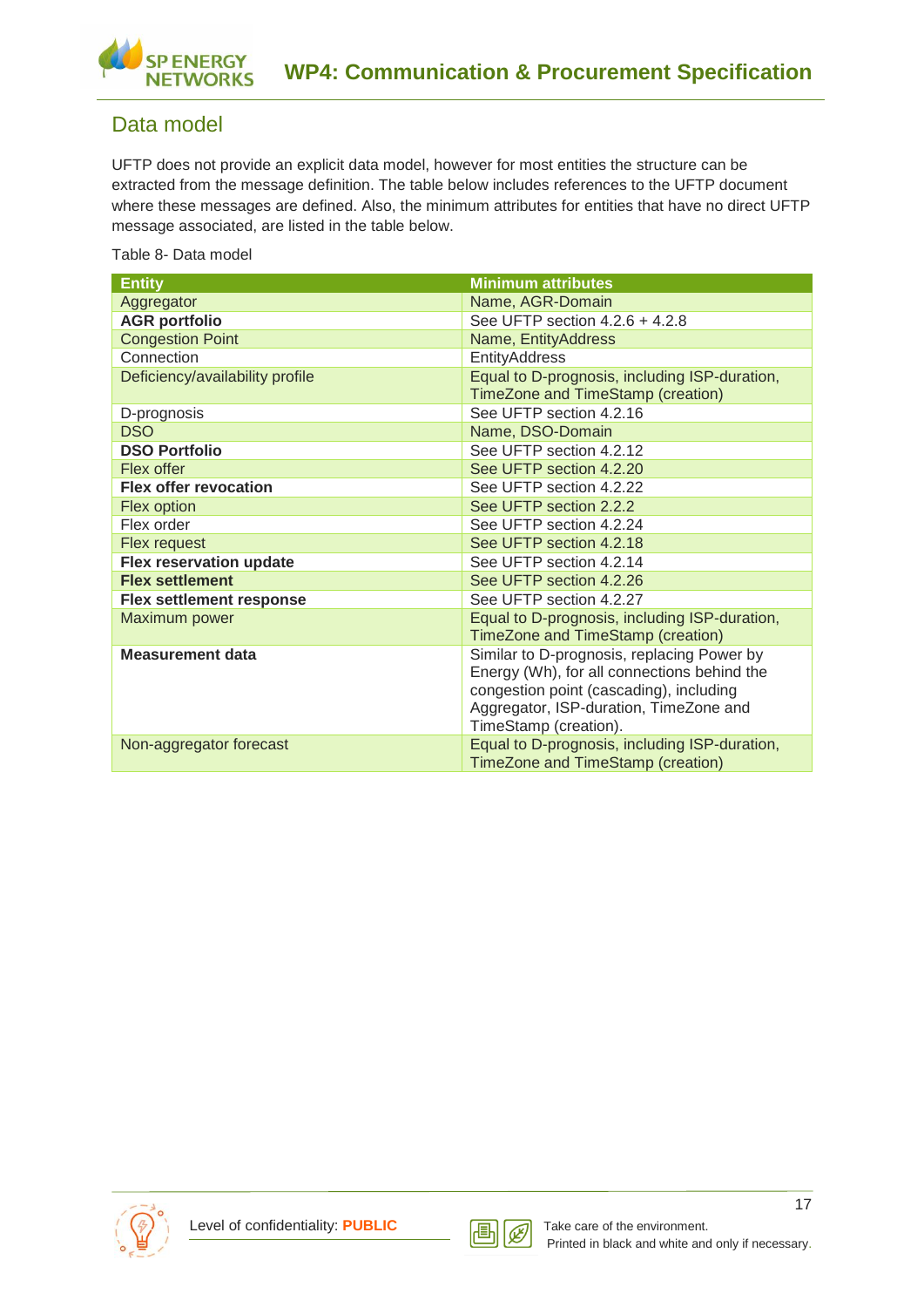

## <span id="page-17-0"></span>**Glossary of Terms**

| <b>Abbreviation</b>                                                         | <b>Definition</b>                                                                                                                                                                                                                                                                                                                                                                                                                                                                                              |
|-----------------------------------------------------------------------------|----------------------------------------------------------------------------------------------------------------------------------------------------------------------------------------------------------------------------------------------------------------------------------------------------------------------------------------------------------------------------------------------------------------------------------------------------------------------------------------------------------------|
| <b>Aggregator (AGR)</b>                                                     | A service provider that contracts, monitors, aggregates, dispatches and<br>remunerates flexible assets at the customer side. (USEF terminology)                                                                                                                                                                                                                                                                                                                                                                |
| <b>Common Reference</b><br>(or congestion<br>point repository)              | USEF defines the Common Reference as a repository which contains<br>information about connections and congestions points in the network.                                                                                                                                                                                                                                                                                                                                                                       |
| <b>Common Reference</b><br><b>Operator (CRO)</b>                            | In USEF, the CRO is responsible for operating the Common Reference. The<br>CRO's role is to ensure the publication of both the DSO flexibility requirements<br>and the associated flexibility assets in each congested point as well as the<br>standardisation of this publication for all distribution areas.                                                                                                                                                                                                 |
| <b>Congestion</b><br><b>Management</b>                                      | The avoidance of the thermal overload of system components by reducing<br>peak loads. The conventional solution to thermal overload is grid reinforcement<br>(e.g. cables, transformers). Congestion management may defer or even avoid<br>the necessity of grid investments.                                                                                                                                                                                                                                  |
| <b>Constraint</b><br><b>Management</b><br><b>Service Provider</b><br>(CMSP) | A provider of constraint management services to a DSO or the TSO. This is a<br>USEF role and is not currently used in GB. This role takes on specific<br>responsibilities in communicating and coordinating flexibility transactions with<br>the ESO and DSOs, to ensure effective deployment of flexibility as well as<br>effective management of network constraints. Responsibilities also involve<br>ensuring efficient dispatch of flexibility to maintain the safety and reliability of<br>the networks. |
| D-prognosis                                                                 | Aggregator forecast of the amount of energy to be consumed or produced at a<br>given congestion point.                                                                                                                                                                                                                                                                                                                                                                                                         |
| <b>D-programmes</b>                                                         | Aggregator forecasts of planned activations of flexibility (day-ahead and<br>intraday) to be shared with DSOs in congested distribution network areas.                                                                                                                                                                                                                                                                                                                                                         |
| <b>Distribution System</b><br><b>Operator (DSO)</b>                         | As defined in DIRECTIVE 2009/72/EC: A natural or legal entity responsible for<br>operating, ensuring the maintenance of and, if necessary, developing the<br>distribution system in a given area and, where applicable, its interconnections<br>with other systems and for ensuring the long-term ability of the system to meet<br>reasonable demands for the distribution of electricity.                                                                                                                     |
| <b>Flexibility</b>                                                          | Ability of an asset or a site to purposely deviate from a planned or normal<br>generation or consumption pattern.                                                                                                                                                                                                                                                                                                                                                                                              |
| <b>Market</b><br>Coordination<br><b>Mechanism (MCM)</b>                     | The Market Coordination Mechanism in USEF includes all the steps of the<br>flexibility trading process, from contractual arrangements to the settlement of<br>flexibility. USEF splits the flexibility trading process in five phases and<br>describes the interactions between market participants and information<br>exchange requirements in each phase of the MCM.                                                                                                                                         |
| <b>Prosumer</b>                                                             | This role refers to end-users who only consume energy, end-users who both<br>consume and produce energy, as well as end-users that only generate<br>(including on-site storage). (USEF terminology)                                                                                                                                                                                                                                                                                                            |
| <b>Post-fault products</b>                                                  | Flexibility products under which the DSO procures, ahead of time, the ability of<br>a Service Provider to deliver an agreed change in output following a network<br>fault.                                                                                                                                                                                                                                                                                                                                     |
| <b>Settlement Period</b>                                                    | The time unit for which imbalance of the balance responsible parties is<br>calculated. In GB is 30 minutes.                                                                                                                                                                                                                                                                                                                                                                                                    |
| <b>Supplier</b>                                                             | The role of the Supplier is to source and supply energy to end-users, to<br>manage (hedge) delivery and imbalance risks, and to invoice its customers for<br>energy.                                                                                                                                                                                                                                                                                                                                           |
| <b>USEF Flexibility</b><br><b>Trading Protocol</b><br>(UFTP)                | A protocol that describes the interactions for the exchange of flexibility between<br>Aggregators (or other flexibility service providers) and DSOs.                                                                                                                                                                                                                                                                                                                                                           |